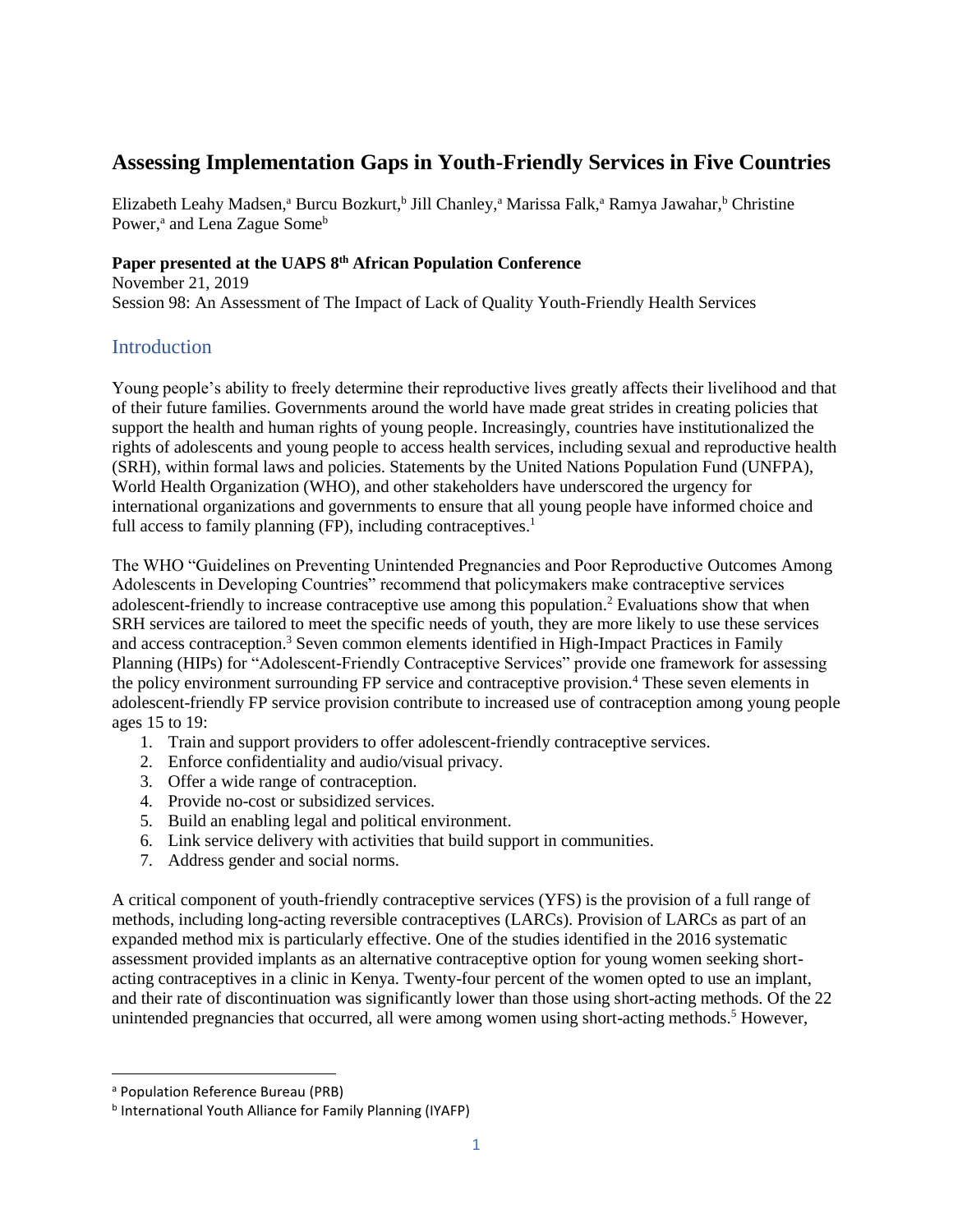many youth around the world do not know about LARCs and if they do, they may be confused about their use and potential side effects, hesitant to use them due to social norms, or face refusal from providers.<sup>6</sup>

Recent analysis by the Population Reference Bureau (PRB) shows that of 16 priority countries, all have a strong policy environment for at least one intervention proven to increase youth access to and use of contraception.<sup>7</sup> But in 26 of 40 Family Planning 2020 (FP2020) focus countries, more than one-fifth of young women ages 15 to 19 have an unmet need for contraception.<sup>8</sup> Many barriers remain for young people who want to use contraception, including provider refusal, limited contraceptive options, stigma, sociocultural pressures to have children early, and cost and physical access barriers.<sup>9</sup> Previous studies have noted that strong policies have faced implementation challenges due to funding and resource shortfalls, especially given that most adolescent SRH programs are carried out at a subnational level.<sup>10</sup> Even as efforts to strengthen governments' policy environments continue, the extent to which these commitments are implemented is the true measure of improvements in young people's health and wellbeing.

# **Methods**

The Empowering Evidence-Driven Advocacy (EEDA) project is a partnership between PRB and the International Youth Alliance for Family Planning (IYAFP), a youth-led organization. Implemented between 2017-2020 with support from the Bill & Melinda Gates Foundation, the project's goals are to improve implementation of existing FP policies, especially those that support youth access to and use of contraception, and to generate new funding and policy commitments for FP in response to evidencedriven advocacy.

Through the EEDA project, we conducted a qualitative research study in five countries to assess gaps in implementation of policies that support YFS. The specific aims of the assessment were to:

- 1. Identify strengths and gaps in the implementation of FP services for youth and the factors contributing to those strengths and gaps.
- 2. Ensure that the perspectives of youth ages 15 to 24 who access FP services are integrated into analysis of implementation strengths and gaps.
- 3. Identify programmatic actions that the government and partners can take to improve implementation of existing policies that support youth access to and use of FP.
- 4. Increase youth advocates' capacity to measure policy implementation.

The countries selected—Burkina Faso, Ethiopia, Kenya, Nigeria, and Uganda—were drawn from the pool of 16 whose policy environments for YFS have been previously assessed through PRB's *Youth Family Planning Policy Scorecard.* The five included in the study were selected based on the relative strength of their policy environments as documented in the Scorecard, the reach of IYAFP's network of youth in each country, and funder preference. It is important to note that the primary purpose of this study was to gather information to inform upcoming programming with youth advocates, and thus its scope and representativeness were more limited than in a larger academic study.

The study was designed with two research phases, conducted in each country in 2017 and 2018. In the first research phase, structured in-depth interviews (IDIs) gathered the views and experiences of key stakeholders such as national and subnational policymakers, program managers, service providers, medical schools or other providers of clinician training, civil society organizations, youth-serving organizations, and community gatekeepers. The second research phase, intended to "ground-truth" the first phase, utilized two methods for collecting youth's experiences: focus group discussions (FGDs) and a web-based survey to "crowdsource" feedback. The aim of this approach was to validate whether the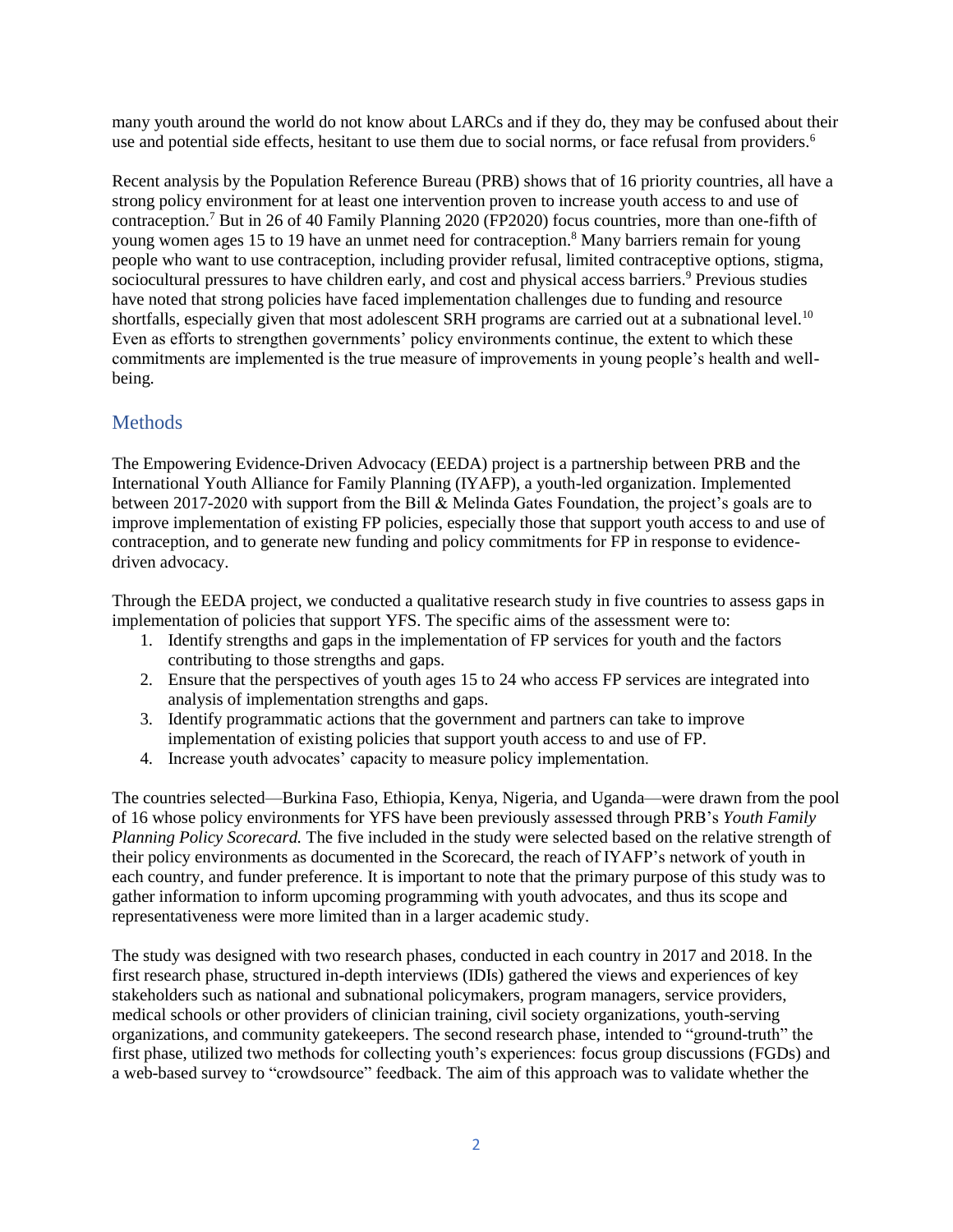assertions of decision makers, administrators, and providers who supply services, as recorded in the first research phase, are matched with the actual experiences of youth when they access those services.

Three study geographies were selected in each country: the region containing the national capital and two subnational entities (e.g., counties, districts, states), one demonstrating relatively strong SRH outcomes for youth and the other demonstrating relatively poor outcomes. We examined recent data on indicators including teenage pregnancy rate, median age at first intercourse and first birth, and contraceptive use among youth to select study regions. The aim in choosing two regions on either end of the spectrum of SRH outcomes among youth was to capture divergent and diverse experiences regarding youth access and use of contraceptive services. The region containing the capital city served as a study site because youth living there have a unique viewpoint in accessing services in an area that is likely to be well-served by government programming. Including the capital as a study site also increased access to a variety of stakeholders for the IDIs.

The regions selected in each country were:

- Burkina Faso: Boucle du Mouhoun (high teenage pregnancy), Hauts-Bassins (low teenage pregnancy), Ouagadougou (capital)
- Ethiopia: Addis Ababa (capital), Afar (high teenage pregnancy), Amhara (low teenage pregnancy)
- Kenya: Embu (low teenage pregnancy), Nairobi (capital), Narok (high teenage pregnancy)
- Nigeria: Abuja (capital), Anambra (low teenage pregnancy), Cross River (high teenage pregnancy)
- Uganda: Kabale district, Kigezi sub-region (low teenage pregnancy) Kampala (capital), Mayuge district, Busoga sub-region (young age at first sex and first birth)

Research ethics approval for the study was obtained from an institutional review board (IRB) in Washington, D.C. and from local ethics review committees in each country. Where applicable, research permits were also obtained.

The study team consisted of PRB and IYAFP staff as well as teams of three to four youth research associates (RAs) competitively selected in each country. The RAs were recruited using a call for applications and position description that was circulated through the IYAFP network in each country. Their applications were evaluated based on their experience, interview, references, and a writing assignment. Prior to initiation of the study, the RAs received a three-day training from PRB and IYAFP in qualitative data collection methods, ethical recruitment, and consent practices. They each completed a 3 hour online training in protecting human research participants. Additionally, RAs participated in ongoing research training and capacity-building activities throughout their tenure with the project. The RAs, who were all adults over the age of 18, were compensated with a daily honorarium for their work on the study.

### In-Depth Interviews

The study team, aided by a local consultant in each country, prepared a list of potential IDI subjects using knowledge of the field, recommendations from colleagues, and research from publicly available information such as organizations' websites. In most countries, once IRB approval was acquired, the study team obtained a letter of approval from the Ministry of Health that served to introduce the project to potential IDI participants. Stakeholders were contacted by phone and/or email and provided with background information on the study, including an information sheet. IDI participants completed informed consent forms prior to the initiation of each interview. Contemporaneous notes were taken by one member of the study team, and each interview was recorded with the interviewee's permission.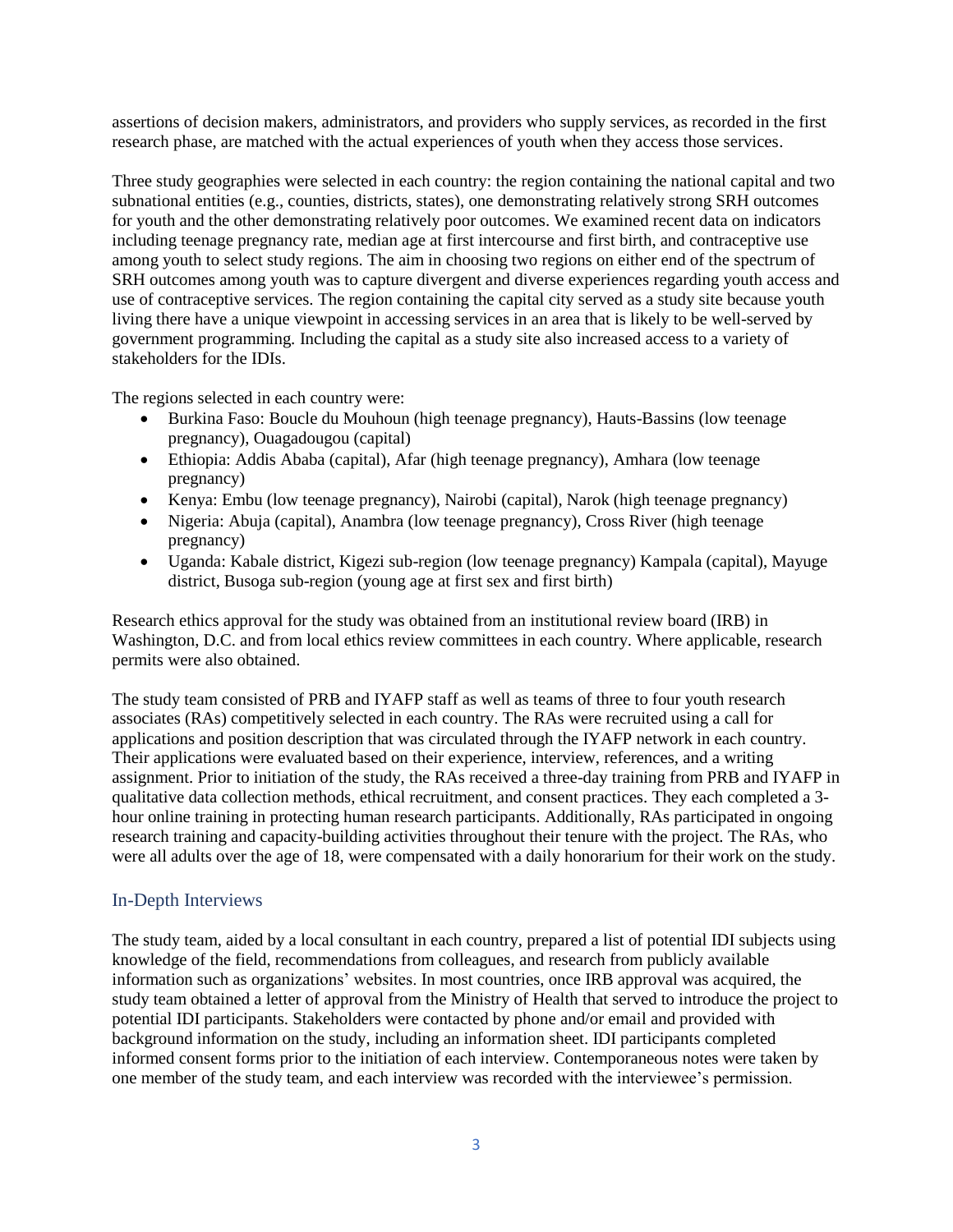Across the five countries, the study team co-facilitated 223 IDIs with national and subnational stakeholders, ranging between 42 and 49 IDIs in each country.

PRB and IYAFP developed an IDI tool aligned with the seven HIPs elements of adolescent-friendly contraceptive services outlined above. The tool also implemented elements of the Policy Implementation Assessment Tool, which considers policy understanding, dissemination, and utilization.<sup>11</sup> Questions were aligned with the policies and guidelines governing YFS and related services published by each country's government. The IDI tool was then reviewed and validated by youth RAs and a group of other youth FP advocates in each country. The final version of each country's IDI tool contained over 30 questions. Given that complete coverage of the questionnaire would not be possible in the 30 to 60 minutes allotted for each IDI, study team members pre-selected priority questions for each interview based on the subject's known expertise.

### Focus Group Discussions and Online Surveys

Across the five countries, the youth RAs led 59 FGDs with 266 youth ages 15 to 24.<sup>12</sup> Separate discussions were held for male and female participants and for minors (below age 18) and older youth. On average, five participants joined each FGD, with this group size intended to facilitate meaningful and purposeful dialogue and gain insightful information from the participants.<sup>13</sup> The FGD questionnaire followed the themes and structure of the IDI tool.

Participants were recruited by responding to posters placed by the RAs on community boards and public areas frequented by youth and through a shareable electronic advertisement posted on Facebook. A separate poster advertisement recruiting youth between the ages of 15-17 was placed in places and public areas where parents are likely to congregate and explicitly stated that parental consent is required for participation.

FGDs were conducted in venues with adequate privacy and informed consent was obtained prior to each FGD in accordance with the IRB-approved study protocol. Likewise, participants between the ages of 15- 17 provided informed assent and their parents provided informed consent. <sup>14</sup> Each discussion lasted approximately 90 minutes and was recorded. The FGDs were conducted in the language(s) most comfortable for the participants, including: Amharic, Afar, Dioula, Efik, Ejagham, English, French, Igbo, Luganda, Lusoga, Mooré, Rukiga, and Swahili. No study team members other than the youth RAs from the respective country were present during the FGDs. At the end of the discussion, each participant was provided with the local currency equivalent of 10 USD to compensate for their travel expenses to the focus group.

Online surveys were administered in Kenya, Nigeria, and Uganda, with responses obtained from a total of 118 youth. Surveys were initiated in Burkina Faso and Ethiopia but results were not analyzed due to very low response rates. Subjects under the age of 18 were excluded from the survey to account for the inability to obtain their guardian's informed consent. Subjects were asked to check a box confirming that they are age 18 or older before beginning the survey. Participants were also asked to input their age, gender, and town or community of residence.

Results of the IDIs and FGDs were coded and analyzed using MAXQDA software. Recordings from each IDI and FGD were transcribed, utilizing notes to make the transcripts as complete as possible. RAs translated any FGDs and IDIs that were conducted in local languages into English or French, the two languages used for coding.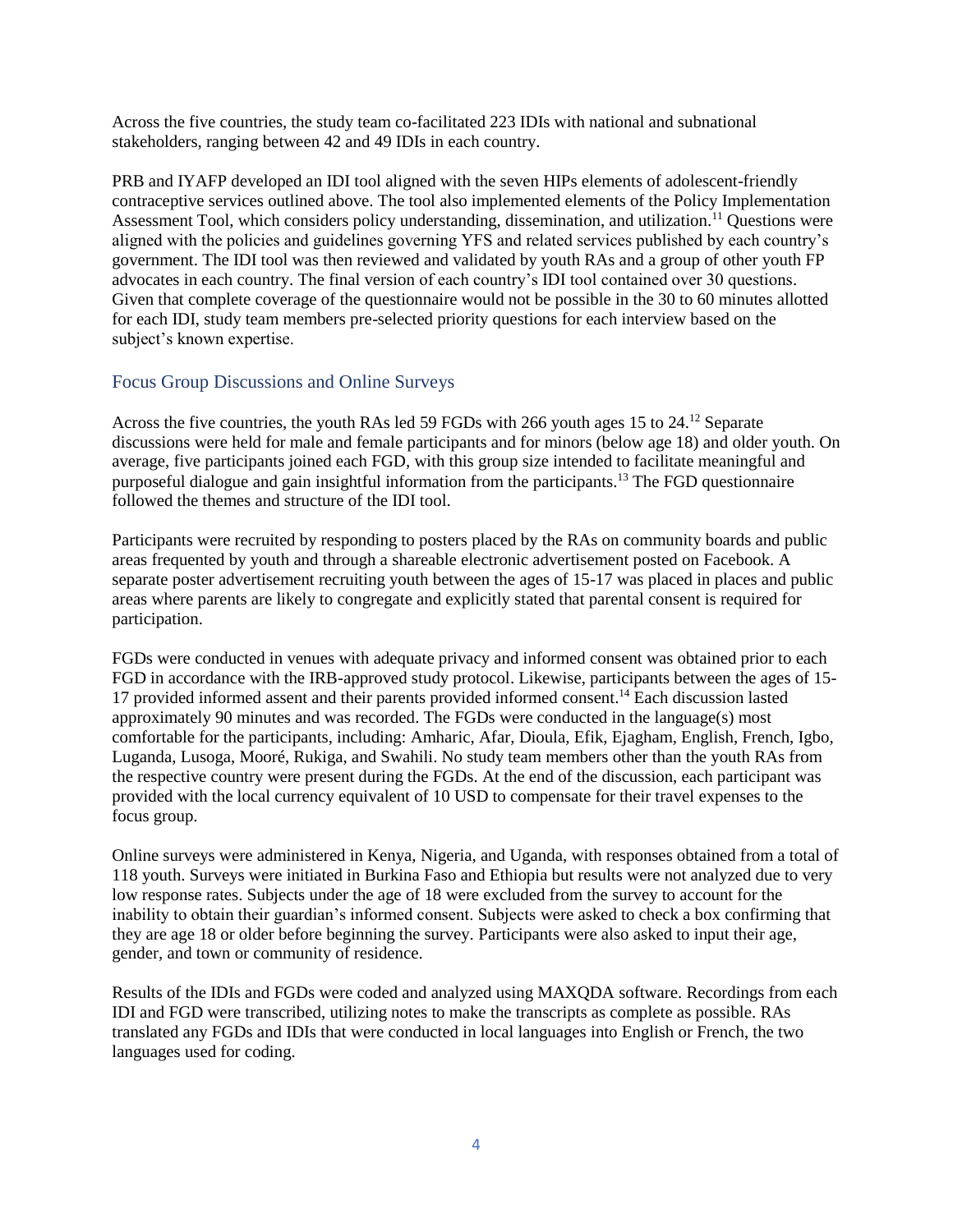An initial review of transcripts was used to create a draft codebook, which was refined through test coding by multiple members of the study team including youth researchers; the codebook was also adapted slightly as needed for each country.

### Results

The research generated a rich dataset of challenges, successes, and opportunities related to YFS implementation. Research findings for each of the five countries are summarized below.

#### Burkina Faso

Youth generally do not have access to adequate SRH information. While SRH information is often spread by word of mouth, discussions around sexuality are taboo and infrequent among family members. School curricula do not sufficiently address SRH. If included in school curricula, units are limited in scope, often forcing teachers to provide answers or refer young people to facilities.

Public health facilities and youth centers struggle with finding adequate funding to fully integrate SRH services for young people. While some government entities and non-governmental organizations (NGOs) have successfully trained providers in YFS provision, many providers do not receive such training. Youth cite instances of providers failing to respect their confidentiality and sharing sensitive information with parents and other members of the community. In general, the quality of youth FP services is inconsistent and depends on the client, provider, and facility.

#### Ethiopia

The high cost of offering training on YFS is a major challenge, but providers who have been trained are willing to serve youth and withhold bias. Other providers were reported to be discriminatory and judgmental, at times even verbally abusive. Youth use YFS only when they know their privacy is maintained and no one from the community knows they are accessing these services. They prefer not to use youth-friendly corners to avoid being seen by community members and being subject to stigma.

Youth generally did not know, or could not name, any SRH or YFS-related reproductive health policies ratified by the Ethiopian government. Youth end up piecing together the information they need about contraception from a patchwork of sources (e.g., biology textbooks, peers, health workers). Youth reported that the government generally does not actively engage youth as a major stakeholder; consequently, youth feel ignored by the government. Some NGOs and government entities have successfully involved youth in stakeholder dialogues and development of policies and strategies, but there is a lack of platforms to engage youth, especially in rural areas.

#### Kenya

Most youth participants were not aware of any Kenyan policies related to reproductive health. Most respondents shared that youth are not engaged or consulted in policy decision-making processes in a sustained or systematic way, because political leaders are busy or focused on other priorities. Youth offered recommendations for various ways in which youth engagement could be improved, such as forums where youth may meet to discuss reproductive health issues and meaningful youth engagement in FP-related decision-making, as well as delivery of FP services and information.

Youth indicated that female service providers judge young people more harshly for seeking contraceptives compared to male service providers, and that they judge young women seeking contraceptives more harshly than young men. Also, youth reported that they are often denied services if they do not have an identification card with them or if the provider perceives them to be too young. Youth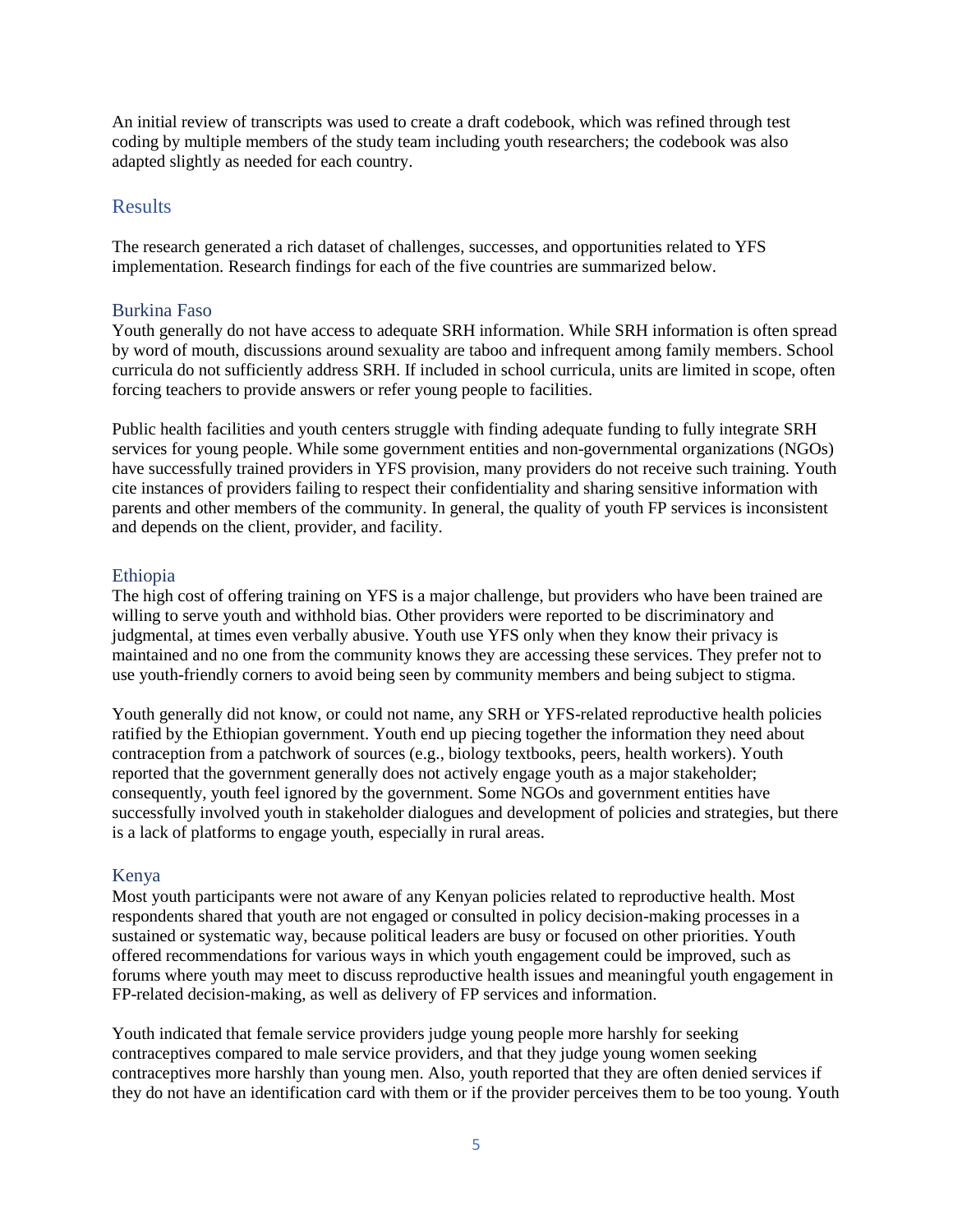reported feeling embarrassed to seek contraceptive services in facilities and cited privacy as an issue. Overall, youth prefer going to chemists for services in lieu of other service providers because chemists are unlikely to ask questions or express judgment.

Youth indicated that abstinence is emphasized in schools, and little to no information is provided about contraception or pregnancy in school settings. Important cultural and religious institutions also encourage abstinence. In the more rural regions of Embu and Narok in particular, chiefs and elders either do not discuss contraception or do not support their own partners' use of contraception; consequently, support for youth access to contraception is limited. Young women often receive contraceptive information from peers, some of whom have been pregnant themselves. Health facility personnel visit communities and markets to talk with youth about contraceptives, and sometimes visit schools.

#### Nigeria

Levels of contraceptive knowledge among providers differ between the formal and informal sector and by type of facility. Many staff do not have the capacity to provide LARCs and are not knowledgeable about the reversibility of such methods. Health workers' discomfort delivering contraceptive information during counseling impacts young people's contraceptive knowledge. Youth also indicated that family life education, which emphasizes abstinence, further stifles contraceptive knowledge during school years. Successful community sensitization activities around youth contraceptive use include information sharing as well as an accompanying referral component.

Adolescents do not have a place where they can seek services comfortably; they feel they are too old for pediatric clinics and too young for adult clinics. Youth are more likely to seek services where they know their confidentiality will be maintained and/or if there is a separate service delivery point for them. However, youth-friendly health facilities are not always located in areas that are convenient for young people to access. Youth indicate that they are more likely to use contraceptive methods such as condoms and self-injectables that do not require interacting with providers. This practice leads youth to frequent Patent and Proprietary Medicine Dealers and chemists. These facilities are more widely distributed than conventional points of service and are easier for youth access, especially in rural areas, but they do not provide LARCs.

Youth are often questioned about their age when seeking FP services. Policy language around age of consent is vague, and discomfort around age of consent is often more cultural than political. Some providers insist on receiving parental consent before administering contraceptives, as they fear backlash from parents and the community, including a threat of being sued. In turn, youth are deterred from seeking services because they fear being asked for parental consent or being criminalized for seeking contraceptives at their age.

### Uganda

Youth learn about contraception from a variety of sources (e.g. peers, the Internet, movies) but indicate that the information is often inadequate and inaccurate. While stakeholders acknowledge the new national framework on sexuality education is a positive step, youth indicate that the focus on abstinence education is a barrier to contraceptive information. Many young people also do not believe FP is relevant to them because of their age. When youth do seek FP, they prefer short-term methods because of misconceptions around LARCs, particularly a fear of infertility and cancer. However, organizations in Kampala and Kabale have been implementing trainings for schoolteachers and have used peer community outreach as a strategy to reach rural and out-of-school youth.

The lack of YFS training is a major challenge, but some providers who have been trained are willing to serve youth and withhold bias. Many other providers were reported to be discriminatory and judgmental,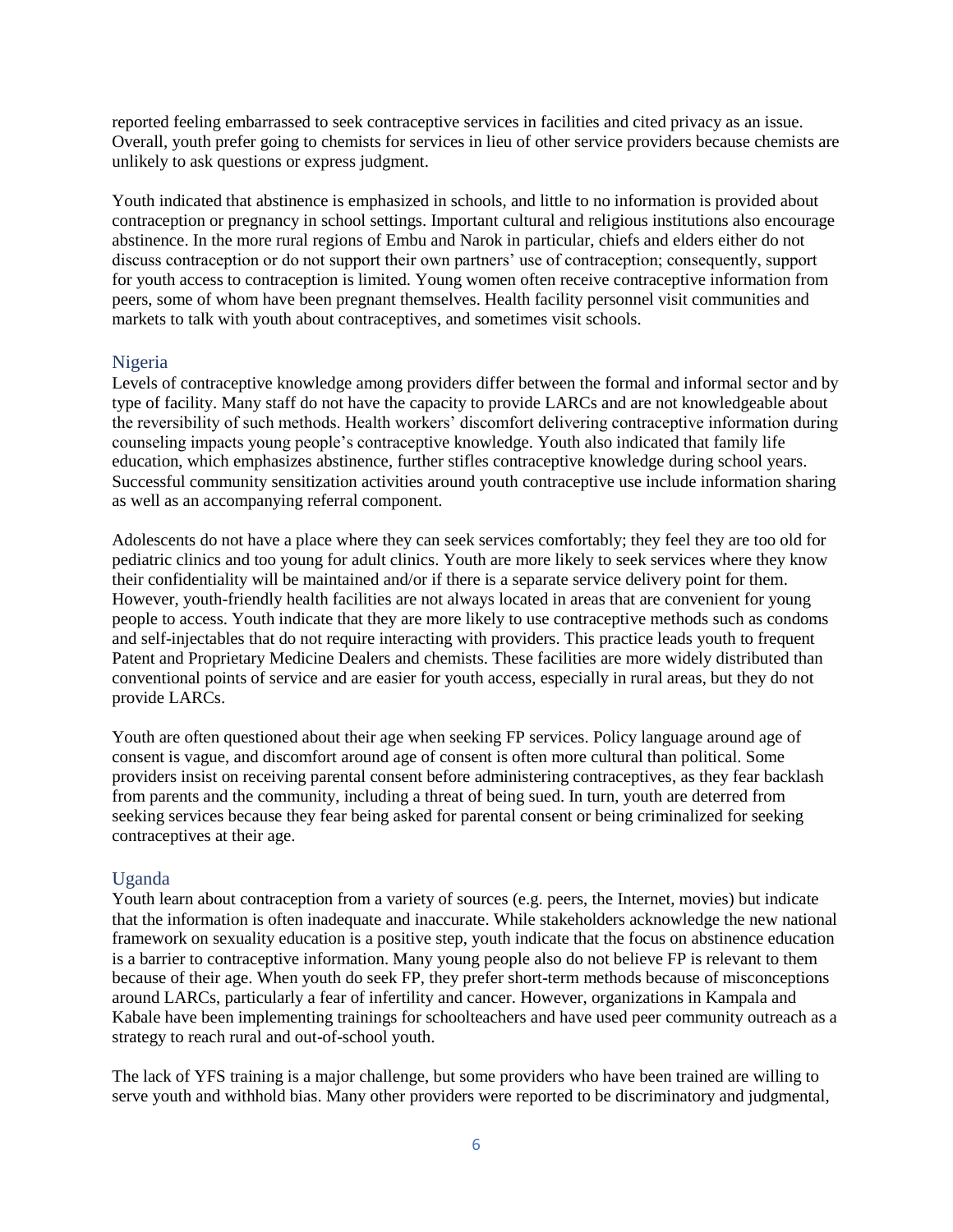often withholding contraception due to societal expectations around sexual activity and personal beliefs in contraceptive myths. Funding is a major barrier to expanding provider training in YFS, especially as YFS is rarely offered as a stand-alone training. However, model facilities also train administrative staff to ensure that the entire facility is responsive to young clients. Facilities struggle with provider retention as trained providers often move on to opportunities in urban districts or private facilities, leaving a gap in rural and public facilities.

Youth indicated that lines and facility spaces shared with elders and other members of the community compromise health-seeking behaviors, but that facilities with youth activities, such as TV and games, do not always have trained providers. Young people indicate a preference for public facilities where they can access subsidized or free services. However, the instability of supply chains and public sector stockouts were stated as major barriers to access. In Kampala, injectables were cited as being increasingly available and popular among youth.

### Utilizing the Research Findings

The findings were presented to and analyzed by a competitively selected group of 10-15 youth advocates in each country during a five-day workshop focused on data synthesis and policy communication. After reviewing research results and participating in a guided strategy exercise, the team of youth advocates in each country identified specific advocacy objectives:

Burkina Faso: 1) Accelerate the insertion of comprehensive sexuality education (CSE) into school curricula and create a CSE implementation plan by the 2019/2020 school year; 2) Create budget lines to fund YFS in Bobo-Dioulasso and Dédougou.

Ethiopia: 1) Create mechanisms for policymakers to report to youth on implementation progress of the National Adolescent and Youth Health Strategy in at least two regions; 2) Disseminate SRH information via a media broadcasting company in Addis Ababa using domestic funding.

Kenya: 1) Increase funding for YFS in the Nairobi county budget; 2) Formalize youth engagement in Narok county government structures through the creation of a Youth Technical Working Group.

Nigeria: 1) Institute at least one day each month for the dedicated provision of youth SRH services at public health facilities in Cross River State, including designating a health care provider at each facility who is trained in YFS.

Uganda: 1) Increase youth access to contraception in Kawempe neighborhood of Kampala by creating and updating in real time a Google Map promoting available products and services at public and private health facilities; 2) Secure commitment of district councilmembers in Mayuge and Kabale to prioritize funding for provider training on YFS in each district's 2020/21 health budget.

Following completion of the research, we trained youth advocates in each country on policy communication skills to integrate evidence generated by the research results into their advocacy. In close partnership with youth advocates, we also created tailored communications materials that make the case for each specific advocacy objective tied to the findings of the implementation assessment.

Currently, youth advocates are launching advocacy strategies aimed at key stakeholders with ongoing guidance and technical support from IYAFP and PRB. They have already achieved several promising successes, especially in Kenya (the first country where advocacy was launched), including a commitment from the Nairobi county government to increase funding for YFS and a Memorandum of Understanding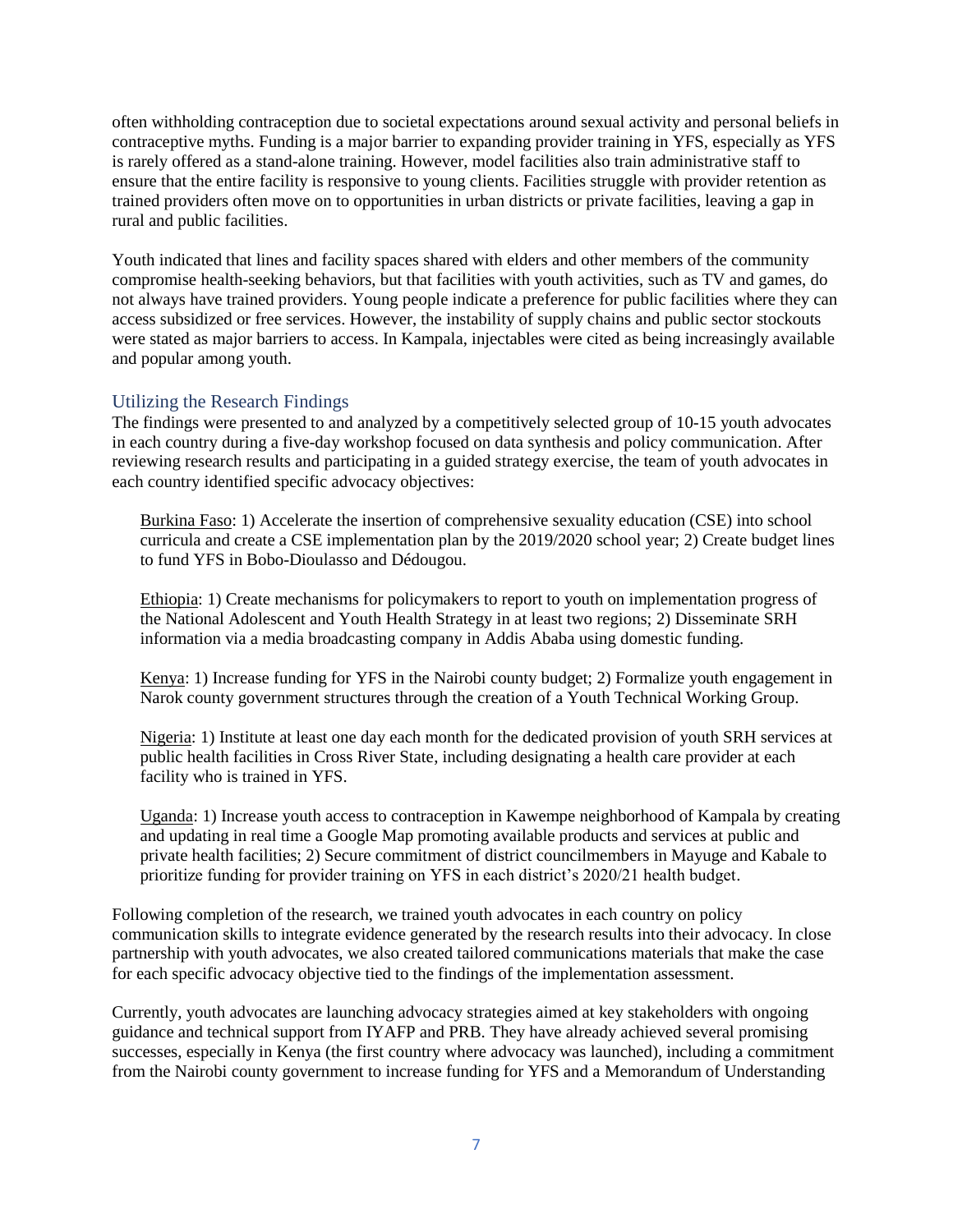with the Narok county government to create a Youth Technical Working Group for collaborative policy implementation.

### **Discussion**

The data collected in this study have practical implications for ongoing policy development, implementation, and programmatic design. Across five countries, this study identifies the key challenges and barriers faced as young people try to access contraceptive services, even in settings where policies are supportive. Moreover, these findings are derived from the assessments of expert professional stakeholders in the field, as well as from the lived experiences of youth themselves.

The findings have yielded a robust body of evidence about implementation of youth-friendly FP services, underscoring the value of elevating youth voices in analyzing and acting on the social context for policy commitment and implementation. Young people are not only beneficiaries—they increasingly shape their countries' policy and program landscapes. As they become policy and advocacy influencers, they will play a key role in determining achievement of national and global development goals. While many countries host robust advocacy communities that actively support increased FP access for youth, this study offered young people the opportunity to lead substantive policy research and drive accountability for commitments that affect youth themselves.

### Acknowledgments

Funding for this study was provided by the Bill & Melinda Gates Foundation. The authors gratefully acknowledge the data collection and analysis conducted by youth research associates in the five countries, including Tom Oludhe, Lucy Kiarie, Lynette Ouma (Kenya), Saidou Sawadogo, Ben Idrissa Diallo, Prisca Toguyeni (Burkina Faso), Habtamu Abelneh, Belachew Etana, Ikram Ali, Mastewal Zenebe (Ethiopia), Ronald Kakonge, Immaculate Eyotaru, Patrick Mwesigye, Namulondo Joweri (Uganda), Morenike Oguntokun, Adeyemi Caleb Oluwatosin, Ebunoluwa Alice Taiwo, and Peace Oluwatobi Emmanuel (Nigeria).

# References

l

<sup>3</sup> Venkatraman Chandra-Mouli, Catherine Lane, and Sylvia Wong, "What Does Not Work in Adolescent Sexual and Reproductive Health: A Review of Evidence on Interventions Commonly Accepted as Best Practices," *Global Health: Science and Practice* 3, no. 3 (2015): 333-40; Allison Glinski et al., *Adolescents and Family Planning*; and Lindsey B. Gottschalk and Nuriye Ortayli, "Interventions to Improve Adolescents' Contraceptive Behaviors in Lowand Middle-Income Countries: A Review of the Evidence Base," *Contraception* 90, no. 3 (2014): 211-25. 4 Jill Gay et al., High-Impact Practices in Family Planning (HIPs), *Adolescent-Friendly Contraceptive Services: Mainstreaming Adolescent-Friendly Elements Into Existing Contraceptive Services* (Washington, DC: USAID, 2015), accessed at www.fphighimpactpractices.org/afcs, on Sept. 20, 2016.

<sup>1</sup> Pathfinder International, Evidence 2 Action (E2A), Population Services International (PSI), Marie Stopes International, FHI 360, "Global Consensus Statement: Expanding Contraceptive Choice for Adolescents and Youth to Include Long-Acting Reversible Contraception," (2015), accessed at

www.familyplanning2020.org/resources/10631, on Jan. 31, 2017; United Nations Population Fund (UNFPA), *The Power of 1.8 Billion: Adolescents, Youth, and the Transformation of the Future* (New York: UNFPA, 2014); and World Health Organization (WHO), "Preventing Early Pregnancy and Poor Reproductive Outcomes Among Adolescents in Developing Countries: WHO Guidelines," (Geneva: WHO, 2011).

<sup>2</sup> Venkatraman Chandra-Mouli, Alma Virginia Camacho, and Pierre-André Michaud, "WHO Guidelines on Preventing Early Pregnancy and Poor Reproductive Outcomes Among Adolescents in Developing Countries," *Journal of Adolescent Health* 52, no. 5 (2013): 517-22.